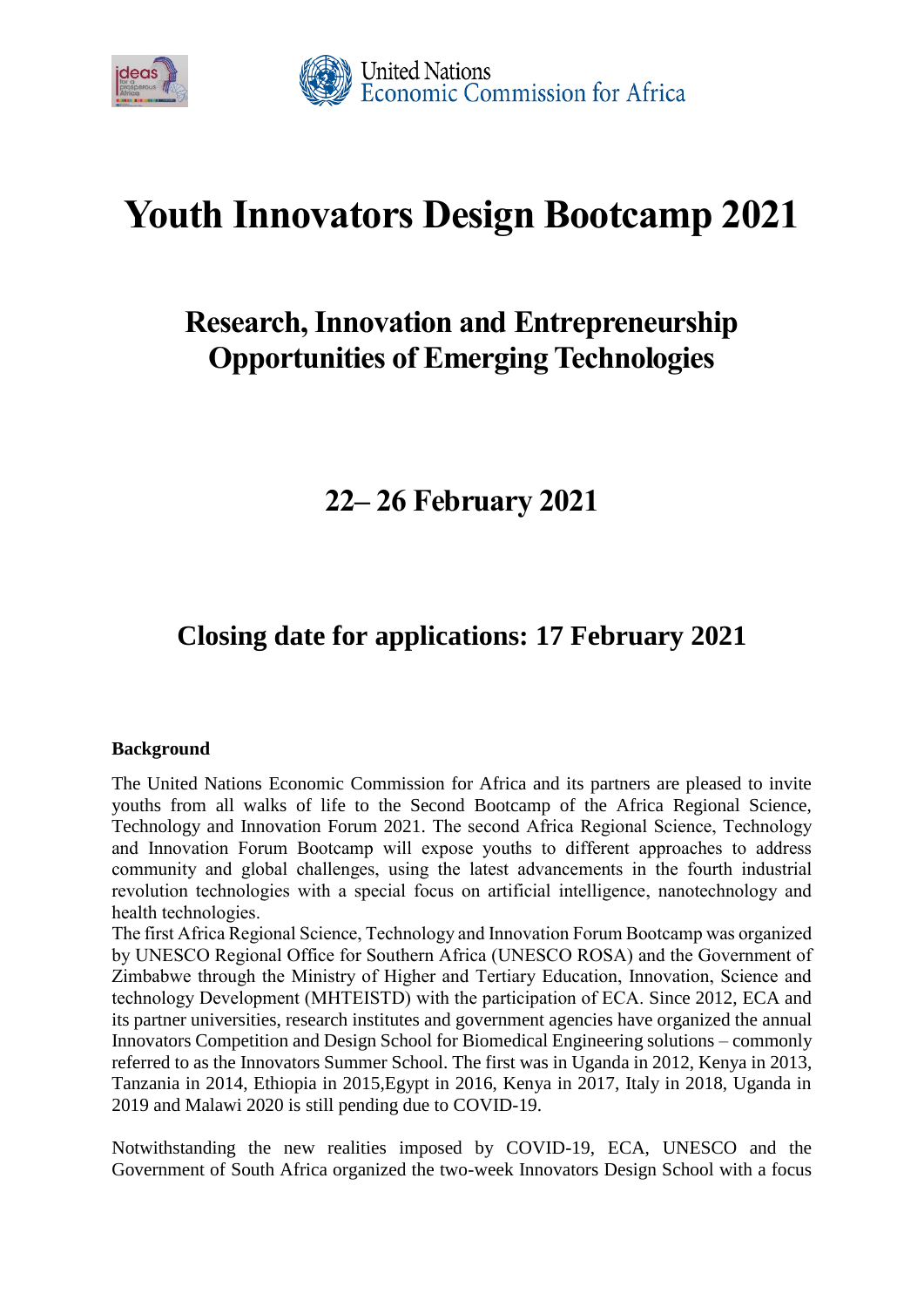



### **United Nations** conomic Commission for Africa

on technological solutions for combating the COVID-19 in June 2020 as well as a three-week Coding School for young girls and women in partnership with UN International Telecommunications Union in December 2020. The Youth Bootcamps for the Africa Regional Science, Technology and Innovation Forum build on the experience of the aforementioned design schools and bootcamps.

### **Overview of the Youth Innovation Bootcamp on Emerging Technologies**

The role of technology and innovation in achieving global goals such as those contained in United Nations Agenda 2030 and African Union Agenda 2063 cannot be overstated. Emerging technologies offer significant advantages. First, emerging technologies tend to grow rapidly, resulting in reduction in costs and multiple opportunities. Currently, AI processing power is doubling in about every 4 months and the high competition in AI is likely to drive costs down. Similarly, the cost of sequencing a human genome fail from \$100 million in 2001 to \$10 million in 2007, \$10,000 in 2014 and \$1,000 in 2020. Falling costs provide Africa with unique opportunities to exploit emerging technologies without the corresponding huge investment in infrastructure, provided the skills to decipher the information and use the results to generate innovative products is built. The genetic map of the COVID-19, for example, was published in January 2020 and made available for free to the rest of the world. The skills and knowledge needed to use that information to design testing kits and vaccines is required if the opportunities have to be realized.

Second, emerging technologies are pervasive or universal with applications almost all aspects of life. For instance, nanotechnology and AI are finding uses in all aspects of lives – from agriculture to climate change, health to transport. These aspects of emerging technologies present three major opportunities: a) emerging technologies could be applied in areas that are underserved in developing countries (e.g. inclusive access to financial, education and health services for the poor); b) present multiple opportunities that may not be in direct competition with incumbent technology firms or countries (e.g. mobile money that is transformative in poorer countries but not in richer ones) and c) the legal and regulatory systems are not well established which enable co-learning and co-innovation (e.g. nanotechnology in medicines, cosmetics, paints, renewables, electronics etc where the standards are still being developed but the products are already on the market). As such, emerging technologies open up new technological niches that may be of low interest to technology owners or have higher development impacts for poorer countries (the case with mobile money in developing countries but has less impact in developed countries with numerous cost-effective payment and saving options on the go).

### **The Focus of the Bootcamp and possible questions to be answered:**

This bootcamp will focus on three major areas with broad applications. Your applications to participate may include at least one of the following areas:

*a) Artificial Intelligence (AI) for Africa's Future*